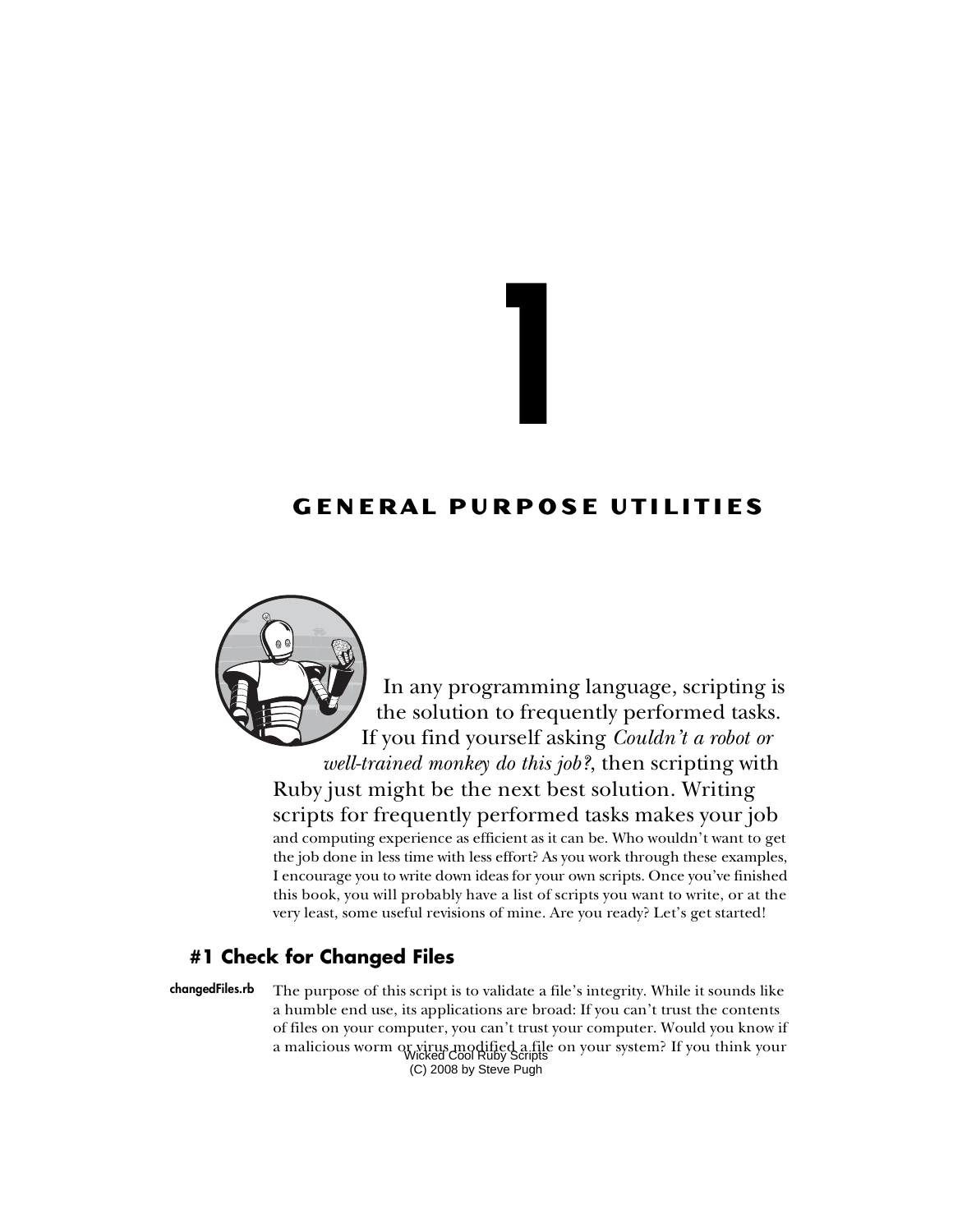antivirus has you covered, think again—most only go as far as checking for known viruses and their signatures. File integrity validation is used every day for real-world tasks such as digital forensics and tracking the behavior of malicious logic. One method of tracking file integrity is shown below.

```
The Code
```

```
require 'find'
  require 'digest/md5'
  unless ARGV[0] and File.directory?(ARGV[0])
       puts "\n\n\nYou need to specify a root directory: changedFiles.rb 
   <directory>\n\n\n"
       exit
  end
\bullet root = ARGV[0]
  oldfile_hash = Hash.new
  newfile_hash = Hash.new
  file report = "#{root}/analysis report.txt"
  file_output = "#{root}/file_list.txt"
  oldfile output = "#{root}/file list.old"
2 if File.exists?(file output)
     File.rename(file output, oldfile output)
    File.open(oldfile output, 'rb') do |infile|
       while (temp = infile.gets)
        line = /(.+)\s{5,5}(\w{32,32})/.match(temp)
         puts "#{line[1]} ---> #{line[2]}"
         oldfile_hash[line[1]] = line[2]
        end
     end
   end
 Find.find(root) do |file|
        next if /^\./.match(file)
        next unless File.file?(file)
        begin
           newfile hash[file] = Digest::MD5.hexdigest(File.read(file))
       rescue
            puts "Error reading #{file} --- MD5 hash not computed."
        end
  end
  report = File.new(file_report, 'wb')
  changed files = File.new(file output, 'wb')
  newfile hash.each do |file, md5|
     changed_files.puts "#{file} #{md5}"
  end
 newfile_hash.keys.select { |file| newfile_hash[file] == oldfile_hash[file] 
  }.each do |file|
                       Wicked Cool Ruby Scripts
                        (C) 2008 by Steve Pugh
```
**2** Chapter 1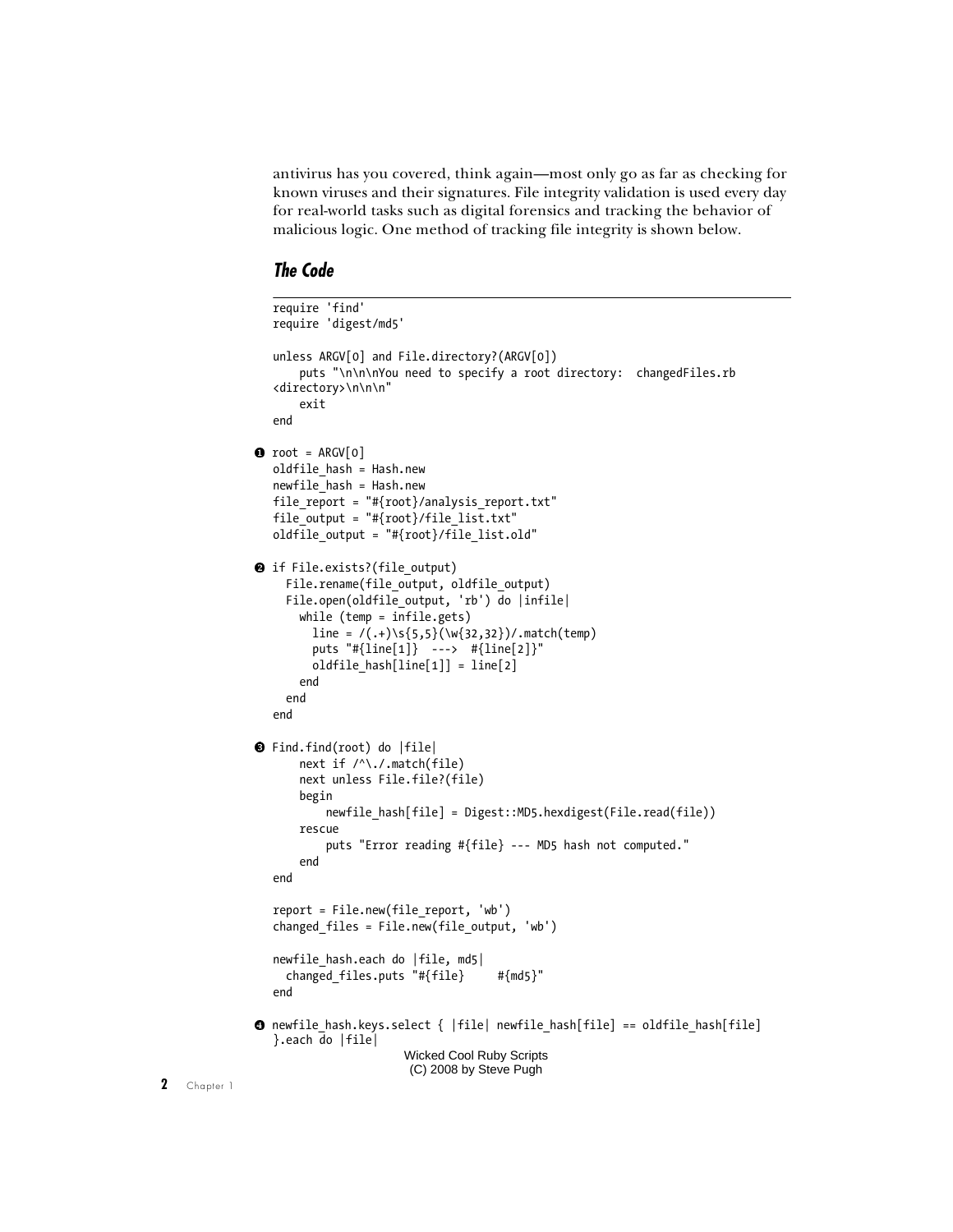```
newfile hash.delete(file)
       oldfile_hash.delete(file)
  end
\Theta newfile hash.each do |file, md5|
       report.puts "#{oldfile_hash[file] ? "Changed" : "Added"} file: #{file} 
  #{md5}"
       oldfile_hash.delete(file)
  end
 oldfile_hash.each do |file, md5|
       report.puts "Deleted/Moved file: #{file} #{md5}"
  end
  report.close
   changed_files.close
```
Execute this script by typing:

**ruby changedFiles.rb** */path/to/check/*

You can add more than one directory to crawl, but subdirectories will automatically be verified. The script will automatically determine if a directory exists and then add it to the crawler's queue.

### *The Results*

The script will initially produce two separate files (*changed.files* and *file\_report .txt*). Both will contain a list of the names and MD5 hashes for all of the files scanned by the script:

```
Added file: fileSplit.rb d79c592af618266188a9a49f91fe0453
Added file: fileJoin.rb 5aedfe682e300dcc164ebbdebdcd8875
Added file: win32RegCheck.rb c0d26b249709cd91a0c8c14b65304aa7
Added file: changedFiles.rb c2760bfe406a6d88e04f8969b4287b4c
Added file: encrypt.rb 08caf04913b4a6d1f8a671ea28b86ed2
Added file: decrypt.rb 90f68b4f65bb9e9a279cd78b182949d4
Added file: file report.txt d41d8cd98f00b204e9800998ecf8427e
Added file: changed.files d41d8cd98f00b204e9800998ecf8427e
Added file: test.txt a0cbe4bbf691bbb2a943f8d898c1b242
Added file: test.txt.rsplit1 35d5b2e522160ce3b3b98d2d4ad2a86e
Added file: test.txt.rsplit2 a65dde64f16a4441ff1619e734207528
Added file: test.txt.rsplit3 264b40b40103a4a3d82a40f82201a186
Added file: test.txt.rsplit4 943600762a52864780b9b9f0614a470a
Added file: test.txt.rsplit5 131c8aa7155483e7d7a999bf6e2e21c0
Added file: test.txt.rsplit6 1ce31f6fbeb01cbed6c579be2608e56c
```
After the script is run a second time, three files will appear in the root directory. Two of the files, *changed.files* and *old\_changed.files*, are where the MD5 hashes are stored; the third, *file\_report.txt*, is a text file showing the (C) 2008 by Steve Pugh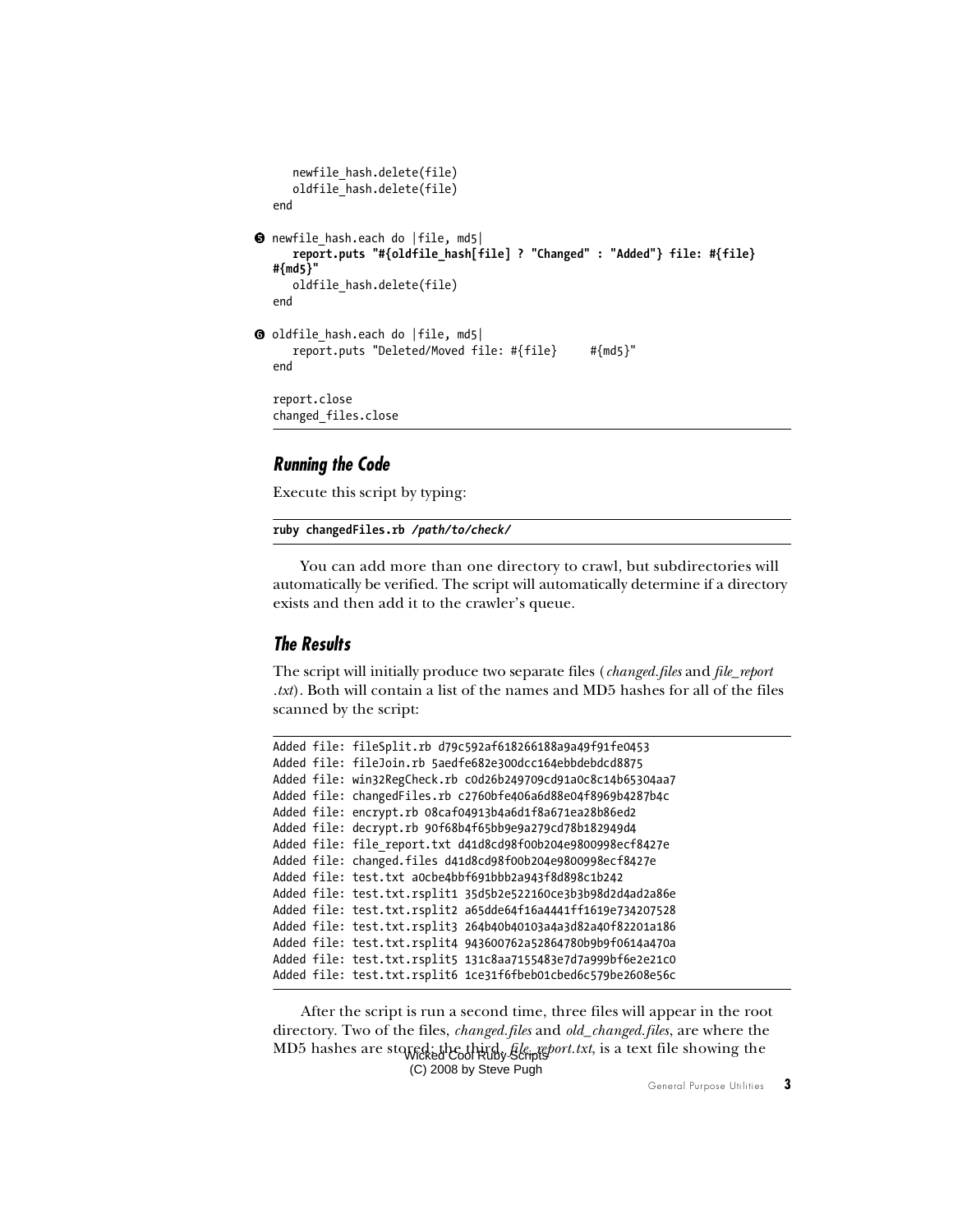results. The script will compare the MD5 hashes for all of the files listed in *changed.files* with those in *old\_changed.files* and return any differences found. Here is an example:

Changed file: old\_changed.files 45de547aef9366eeaeb1b565dff1e1a3 Deleted/Moved file: test.txt.rsplit4 943600762a52864780b9b9f0614a470a Deleted/Moved file: test.txt.rsplit5 131c8aa7155483e7d7a999bf6e2e21c0 Deleted/Moved file: test.txt.rsplit6 1ce31f6fbeb01cbed6c579be2608e56c Deleted/Moved file: test.txt.rsplit1 35d5b2e522160ce3b3b98d2d4ad2a86e Deleted/Moved file: test.txt.rsplit2 a65dde64f16a4441ff1619e734207528 Deleted/Moved file: test.txt.rsplit3 264b40b40103a4a3d82a40f82201a186

### *How It Works*

This script is great for verifying the contents of your hard drive and ensuring they haven't been manipulated. The script starts by confirming that the usersupplied arguments were included and that a valid directory was given. Next is the initialization of variables used in the script. The root variable contains the root directory to scan, two hashes are created that will be used for comparing the files and their MD5 hashes, and, finally, the names of the files to be used are specified  $\mathbf 0$ . The script output is saved in two or three files, depending on whether the script has been run before. The main file, *file\_report.txt*, is used for reading the output, and the other two files are used to store the list of MD5 hashes.

Next, the script checks to see if it's been run before by looking for *file\_list .txt* . If the file is not found, the script moves on. If it finds *file\_list.txt*, the script immediately renames the file. The renamed file is then opened and the contents are read. For every line in the file, the script reads a filename and MD5 hash and stores these in the oldfile\_hash for later comparison. Once the oldfile\_hash has been populated, the script is ready to begin computing new MD5 hashes and comparing results.

As the script works its way through the directory tree, it will iterate through each object  $\bullet$ . The Find. find method is a powerful recursive way to retrieve files in a directory and subdirectories. The code block will be run on every file found. The first statement is looking for the "." and ".."—which are skipped for obvious reasons. If the object is a directory, the script will give it the skip treatment and press on. If the item is a file, the hash is generated and stored for later use. The hashing process is surrounded by a begin/rescue block to save us if something goes terribly wrong.

The bulk of the information gathering is now complete. All that is left is to determine the status of each file. If a file has the same name and MD5 hash, it is unchanged and the script will remove the filename from the output hash. There are three categories that a file can fit into aside from *Unchanged*. The first is *Deleted or Moved*, which is determined by a file's presence in the past scan but not the current one  $\bullet$ . Next is the *Changed* category. If the filename exists and the MD5 hash is not the same as in the previous scans, the file has been changed  $\bullet$ . At this point, for the sake of readability in the code, I used the *ternary operator*, which is an abbreviation of the if/then/else state and Rept Schipter if the file exists in oldfile\_hash, *then* (C) 2008 by Steve Pugh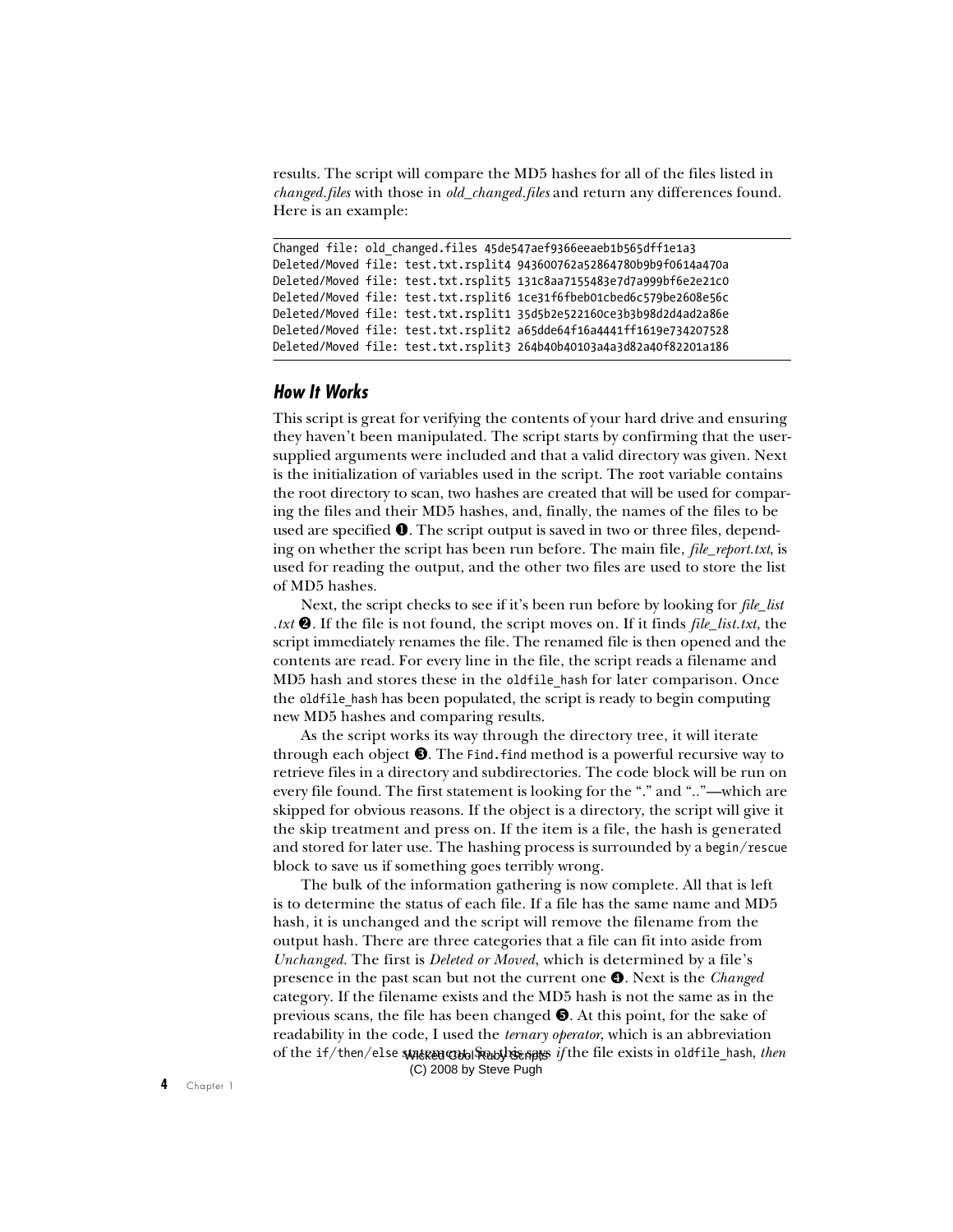label it *Changed*, *else* label it *Added*; since the filename doesn't exist previously, it has been added since the last scan  $\Theta$ . All of the data is saved, and a report is generated so the user is aware of each file's status. If anything is out of the ordinary, further analysis is required.

There are several software packages that perform similar computations for security purposes, but the method above is a nice alternative, and the price is right, too. For enhanced security, you can store the output files on a separate medium, but I generally leave them in the top-level directory for simplicity's sake.

### *Hacking the Script*

This script can be modified to use any number of hashing algorithms. I chose MD5 because it is the most popular for checking a file's integrity (even though its hashes are vulnerable to a collision attack). This script works on both Microsoft Windows and Unix-like systems. Cross platform scripts are always a plus!

Other potential changes to the script include encrypting the hashed files for added protection or interfacing the results into a database. The script has many potential uses, and I'll leave it to you to investigate further. If you are curious about encryption, check out the next script.

# **#2 Encrypt a File**

**encrypt.rb** How often have you heard about people selling their computers on an auction site, only to later discover that their sensitive information had been exposed on the Internet? And what about corporate espionage, or all those missing government laptops? If you talk to security experts, one of the first recommendations they make is to encrypt sensitive information. You could always buy a program that does this for you, but that's no fun. Let's write our own encryption script! There are many encryption algorithms from which to choose, all with varying levels of strength. In this example, I will be using Blowfish, a very fast, symmetric block cipher.

# *The Code*

```
 require 'crypt/blowfish'
```

```
unless ARGV[0]
        puts "Usage: ruby encrypt.rb <filename.ext>"
        puts "Example: ruby encrypt.rb secret.stuff"
        exit
  end
  #take in the file name to encrypt as an argument
  filename = ARGV[0].chomp
  puts filename
\bullet c = "Encrypted #{filename}"
 if File.exists?(c) Wicked Cool Ruby Scripts
                        (C) 2008 by Steve Pugh
```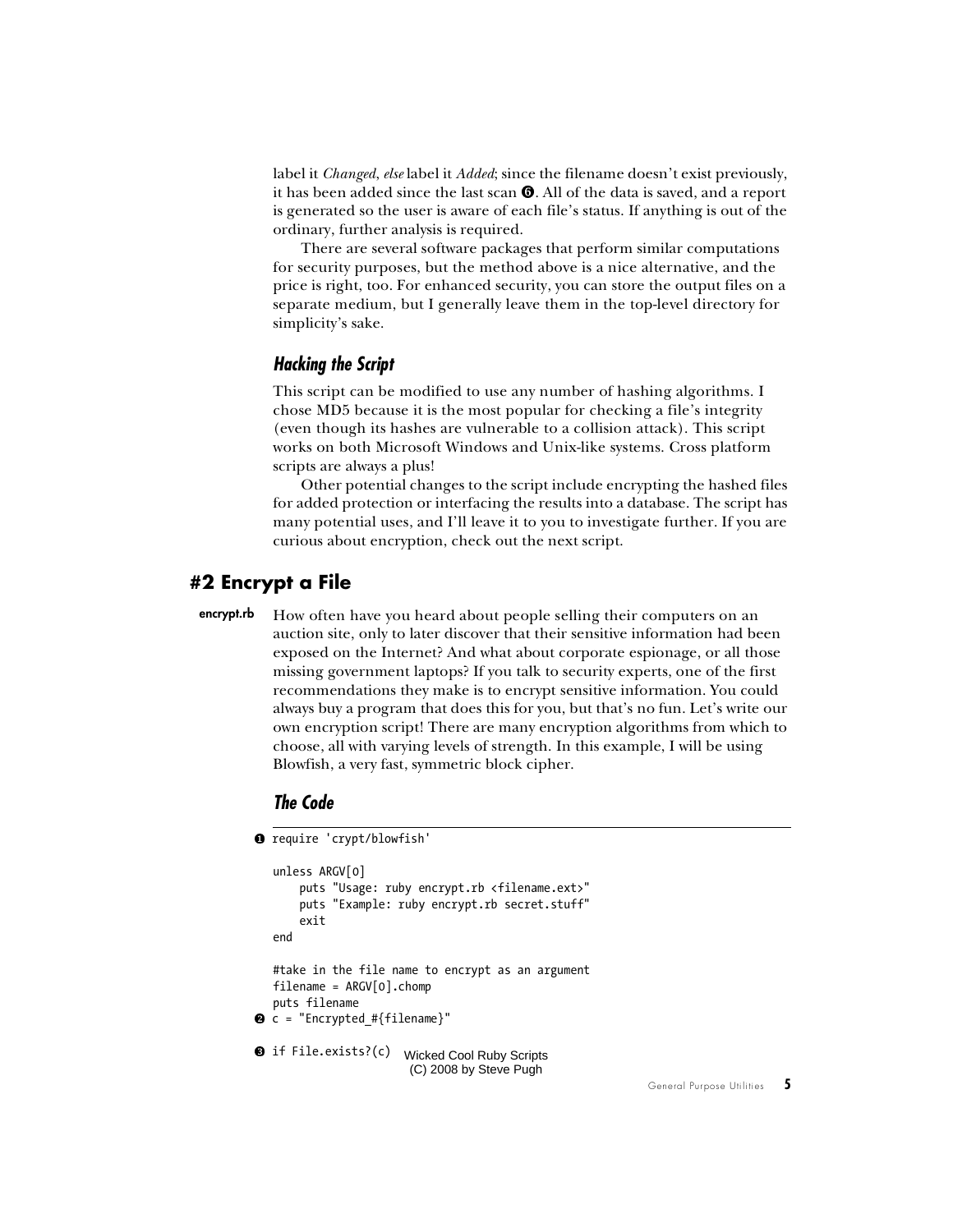```
 puts "File already exists."
       exit
  end
 print 'Enter your encryption key (1-56 bytes): '
  kee = gets.chomp
b begin
\Theta blowfish = Crypt::Blowfish.new(kee)
\odot blowfish.encrypt file(filename.to str, c)
        puts 'Encryption SUCCESS!'
O rescue Exception => e
        puts "An error occurred during encryption: \n #{e}"
  end
```
You must have the Ruby gem *crypt* installed on your system—use the command gem install crypt at the console to install the crypt library. This encryption script is accessed through a command prompt. To run, type:

**ruby encryption.rb** */path/of/file/to/encrypt*

You will be prompted for a password:

Enter your encryption key (1-56 characters):

**WARNING** *Remember your password, or you won't be able to decrypt your file!*

Now press ENTER and, if the encryption was successful, you will see this message:

Encryption SUCCESS!

Look in the folder where this script resides; you will see the new, encrypted file, named *Encrypted\_<filename>*.

### *The Results*

For the example above, I used a plaintext file with the following contents:

```
Wicked Cool Ruby Scripts
```
After the script has finished encrypting the file, it will output a success message. You can then attempt to view the file. Good luck deciphering it if you forgot your password:

qo".1[>°‹|šã\_8tÃhÞí}"ƒ-‰1ð»=ðrþ¡.¸

As you can see, the results don't resemble the original plaintext at all. Wicked Cool Ruby Scripts (C) 2008 by Steve Pugh

**6** Chapter 1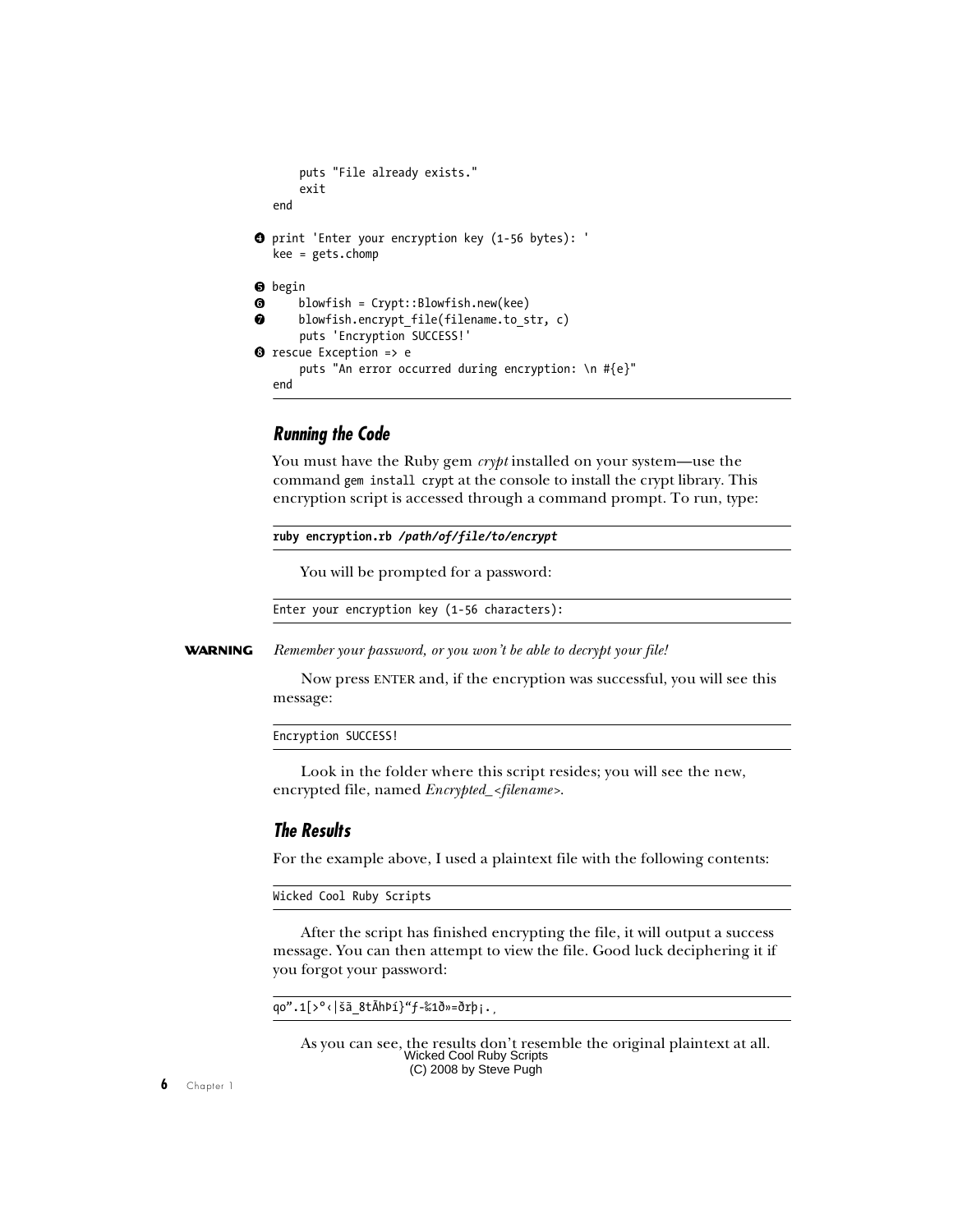# *How It Works*

In the first line, I include the library used for encryption: crypt/blowfish  $\bullet$ . Note that you could change this to use another algorithm, such as Rijndael or GOST. Line  $\bullet$  starts the creation of our encrypted file. Creating files in Ruby is very simple. As you can see, I used a shortcut to name the file by including the variable (filename) *in line* with my string, Encrypted\_#{filename}. I enjoy having the option of including variables in line with a text string, so you will see I use them throughout this book.

Next, we check to see if the encrypted filename already exists. We don't want the script overwriting files arbitrarily—data gets lost very easily that way. If there is no conflict, the script continues on  $\bullet$ . Now that the script knows the encrypted file hasn't already been created, an *encryption key*, or password, needs to be provided by the user. The script asks for a key that is between 1 and 56 characters  $\bullet$ . Once all the ncessary information has been collected, the script starts a begin/rescue error-handling block  $\bullet$ . The last and most important piece of the script is the actual encryption of the data. A new encryption object is created with the encryption key passed as an argument  $\mathbf 0$ . Then the file is passed to the encrypt file method, and *poof*—the file is encrypted  $\bullet$ . If any errors were encountered during the encryption phase, the rescue block is there to catch them and exit the script gracefully, reporting the specific error  $\mathbf{\Theta}$ .

### *Hacking the Script*

You can modify this script in many different ways. For example, you can make it a modular part of another program, change the encryption algorithm, layer the encryption, automatically delete the plaintext file after encryption, or encrypt entire directories.

Next, we will look at how to reverse the process and get our information back.

# **#3 Decrypt a File**

**decrypt.rb** This code is structured much like the encryption algorithm, so I will focus on the differences between the two. I am using the same algorithm for decryption as used during encryption. As mentioned earlier, you can use any number of encryption algorithms—just be sure to use the corresponding decryption algorithm. Don't forget your password, or else you will have to write your own brute force script if you ever want to see your data again!

### *The Code*

```
require 'crypt/blowfish'
unless ARGV[0]
    puts "Usage: ruby decrypt.rb <Encrypted filename.ext>"
    puts "Example: ruby decrypt.rb Encrypted_secret.stuff"
      exit Wicked Cool Ruby Scripts
                    (C) 2008 by Steve Pugh
```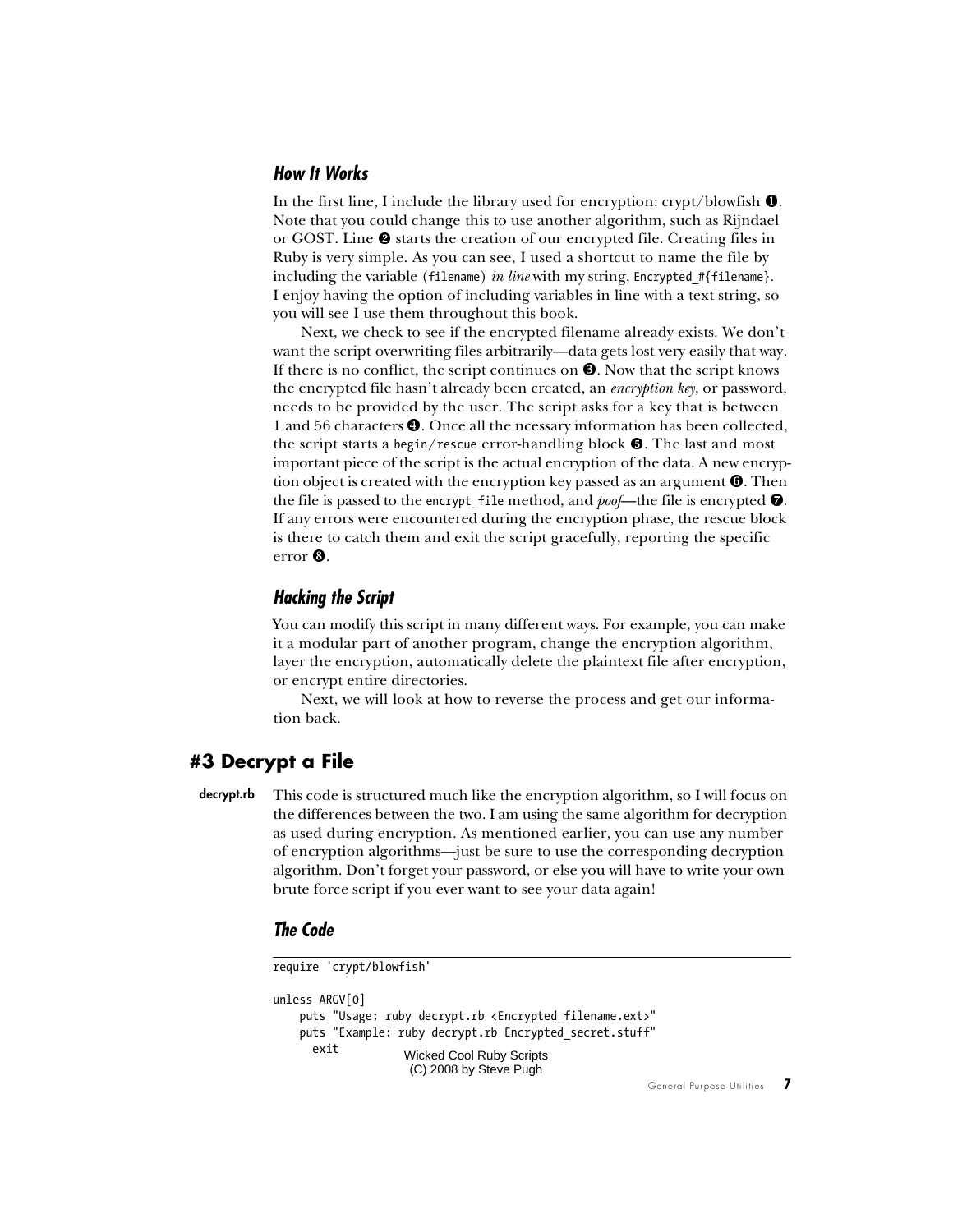```
end
\bullet filename = ARGV[0].chomp
  puts "Decrypting #{filename}."
  p = "Decrypted_#{filename}"
\Theta if File.exists?(p)
        puts "File already exists."
        exit
  end
 print 'Enter your encryption key: '
  kee = gets.chomp
  begin
 blowfish = Crypt::Blowfish.new(kee)
       blowfish.decrypt file(filename.to str, p)
        puts 'Decryption SUCCESS!'
\Theta rescue Exception => e
        puts "An error occurred during decryption: \n #{e}"
  end
```
The code is simple to execute; just type the name of decryption script followed by the file you wish to decrypt:

|  | ruby decrypt.rb encrypted_filename.ext |
|--|----------------------------------------|
|  |                                        |

The Ruby script will prompt you for the encryption key. Remember that you must have the key used to encrypt the file in order to decrypt it. If you don't, then there is no way to recover the file other than brute force, which can take much longer than you probably want to spend.

## *The Results*

```
File Content Before: qo".1[>°‹|šã 8tÃhÞí}"f-‰1ð»=ðrþ;.,
File Content After: Wicked Cool Ruby Scripts
```
As expected, the decryption script took the cipher text and cleanly translated it back into plaintext. If you have time, try using the wrong key and examine the output. It will look as cryptic as the cipher text.

# *How It Works*

The script starts by grabbing the filename from the command-line argument and initializing the variables that will be used  $\bullet$ . Whenever a file is created, you should always check to see if there is already a file with the same name  $\mathbf{\Theta}$ . After the algorithms have been initialized, the script will ask for a key  $\bullet$ .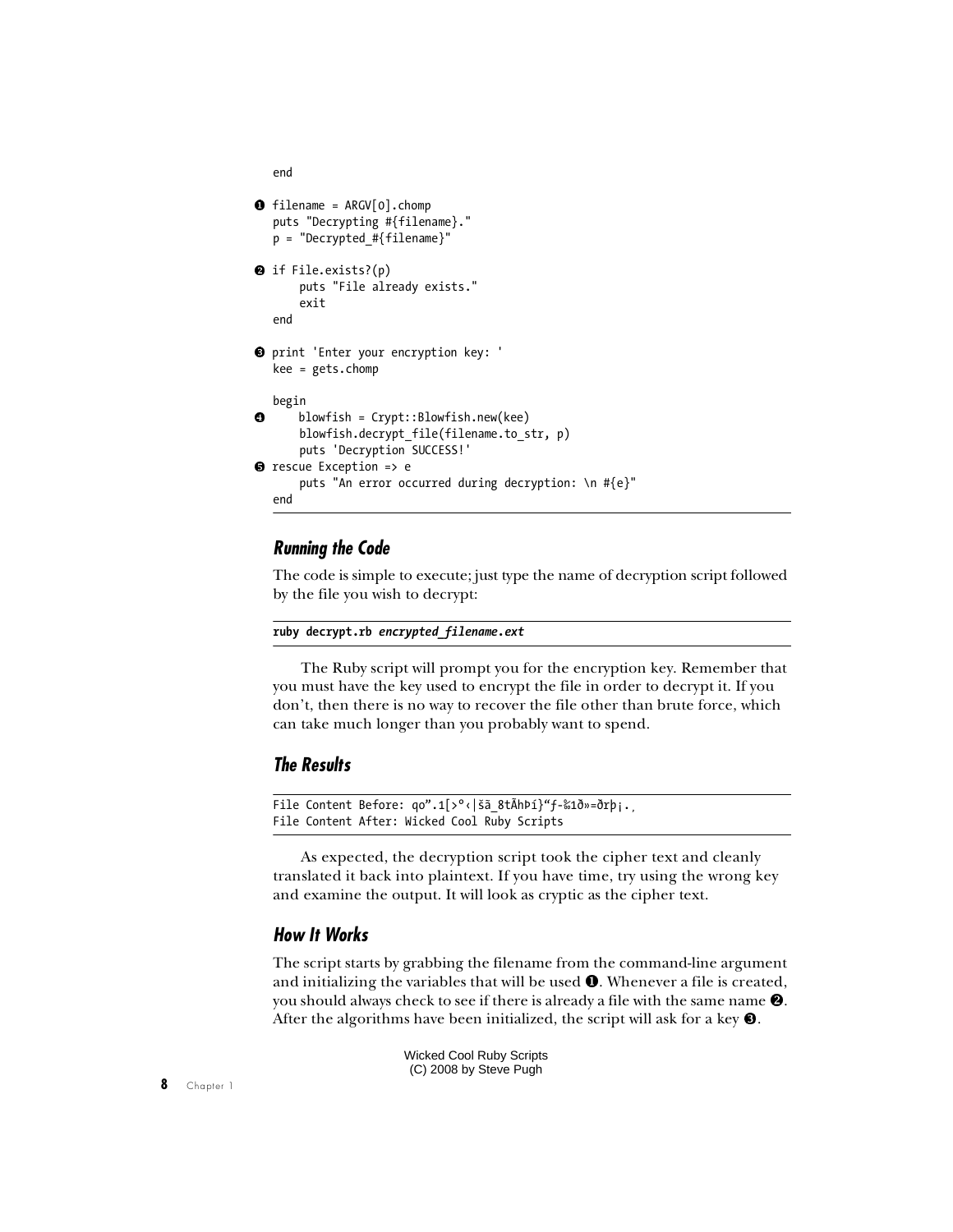Up to this point in the script, everything looks as it did for the encryption script. Even if you type the wrong encryption key, the script will decrypt the file based on that incorrect key, with results as cryptic as they were before. If all goes well, you'll be able use the file that was previously encrypted.

The actual decryption happens using the decrypt method from the crypt library  $\mathbf{\Theta}$ , which is just the reverse of the encryption.

If there are no errors or exceptions, the output will display Decryption SUCCESS! and the program will exit. If there is an issue, our begin/rescue block will catch the error and enter our rescue case. The rescue case displays an error message and notifies the user that the file has not yet been decrypted  $\boldsymbol{\Theta}$ .

Any modifications you make to the encryption script must also be made to the decryption script. If you do a task in the encryption script and forget to undo it in the decryption script, your data will be history.

# **#4 File Splitting**

fileSplit.rb A cool use of Ruby scripting is to split a large file into several smaller, symmetric files. I wrote this script for a friend who was having trouble sending files into and out of his corporate network since the network administrators wouldn't allow files over a certain size to be transferred—presumably for bandwidth reasons. This script worked like a charm.

# *The Code*

```
\bullet if ARGV.size != 2
       puts "Usage: ruby fileSplit.rb <filename.ext> <size of pieces in bytes>"
       puts "Example: ruby fileSplit.rb myfile.txt 10"
        exit
  end
  filename = ARGV[0]
  size of split = ARGV[1]@ if File.exists?(filename)
       file = File.open(filename, "r")
       size = size of split.to i
        puts "The file is #{File.size(filename)} bytes."
 temp = File.size(filename).divmod(size)
       pieces = temp[0]extra = temp[1] puts "\nSplitting the file into #{pieces} (#{size} byte) pieces and 1 
   (#{extra} byte) piece"
\bullet pieces.times do |n| f = File.open("#{filename}.rsplit#{n}", "w")
            f.puts file.read(size)
                       Wicked Cool Ruby Scripts
                        (C) 2008 by Steve Pugh
```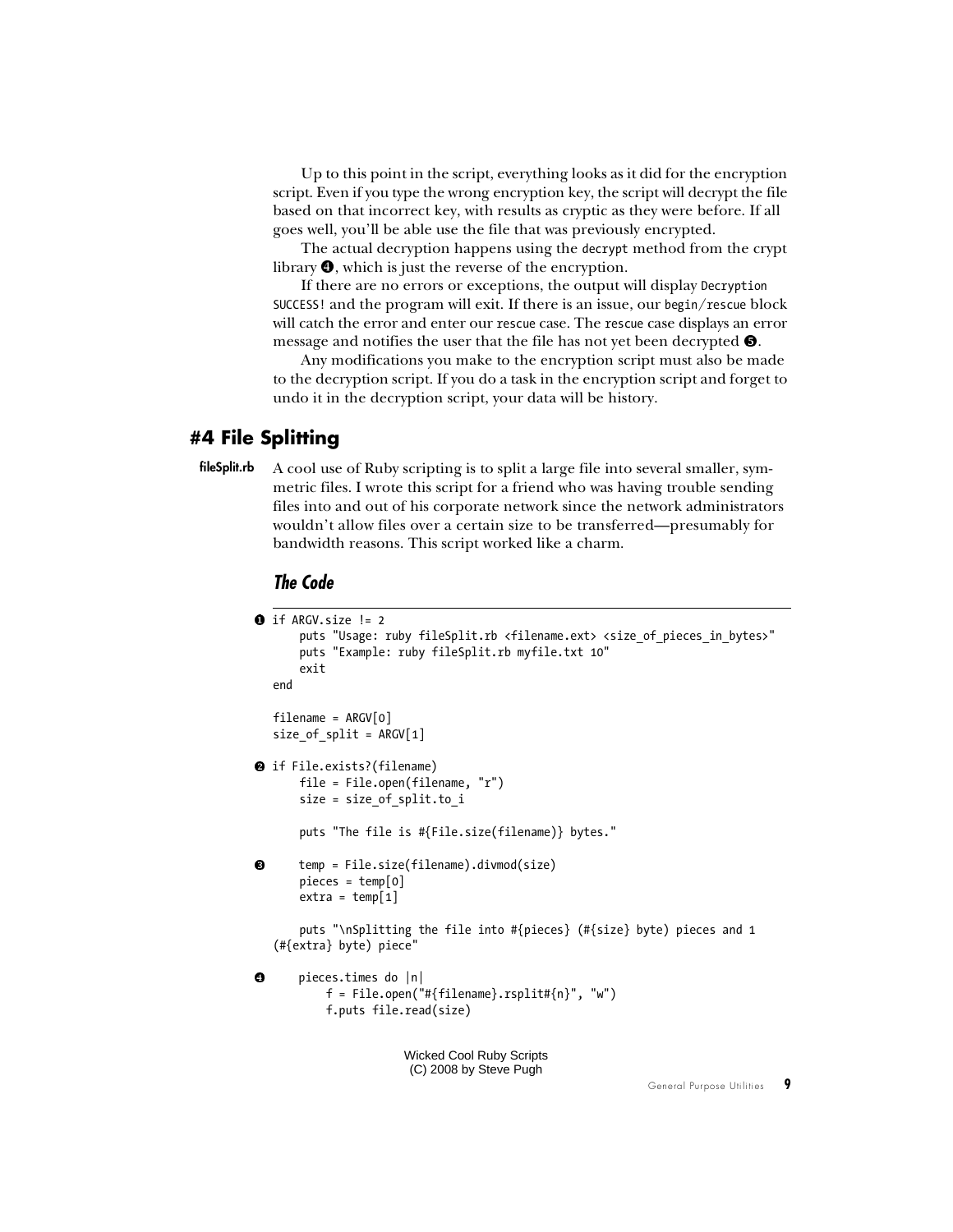```
 end
 e = File.open("#{filename}.rsplit#{pieces}", "w")
       e.puts file.read(extra)
  else
       puts "\n\nFile does NOT exist, please check filename."
  end
```
It's easiest to run this script in a fresh directory with the file you want to split. Like the previous scripts, start by typing:

### **ruby fileSplit.rb** *path/to/file size\_of\_pieces\_in\_bytes*

If you want to split up a 10KB file into 1,000-byte (or 1KB) pieces, the script will make 10 separate files labeled *<filename>.rsplit<#1-10>*. To do this, type:

|  |  |  | ruby fileSplit.rb test.txt 1000 |  |  |
|--|--|--|---------------------------------|--|--|
|--|--|--|---------------------------------|--|--|

### *The Results*

The initial file used in this example is called *test.txt*, and the results are shown below:

test.txt.rsplit0 test.txt.rsplit1 test.txt.rsplit2 test.txt.rsplit3 test.txt.rsplit4 test.txt.rsplit5 test.txt.rsplit6 test.txt.rsplit7 test.txt.rsplit8 test.txt.rsplit9

### *How It Works*

If you are faced with a pesky corporate network policy that has limited the size of files allowed to be transferred, or if you are looking for a more reliable way to transfer large files, this utility will save the day. I was faced with the corporate scenario, and I knew the file size limit, so I was able to hard code the file sizes. However, you can use whatever size you need or make it an option in the script.

The script starts by reading the first two items out of the ARGV array: the name of the file to split and the size of each section. If the two variables, filename and size, aren't specified, the script will display correct usage  $\bullet$ .

Next, the script ensures that you are trying to split a real file  $\bullet$ . It's tough to divide by zero and even more difficult to split a file that doesn't exist. If the file cannot che found, the scripts exits and displays an error message (C) 2008 by Steve Pugh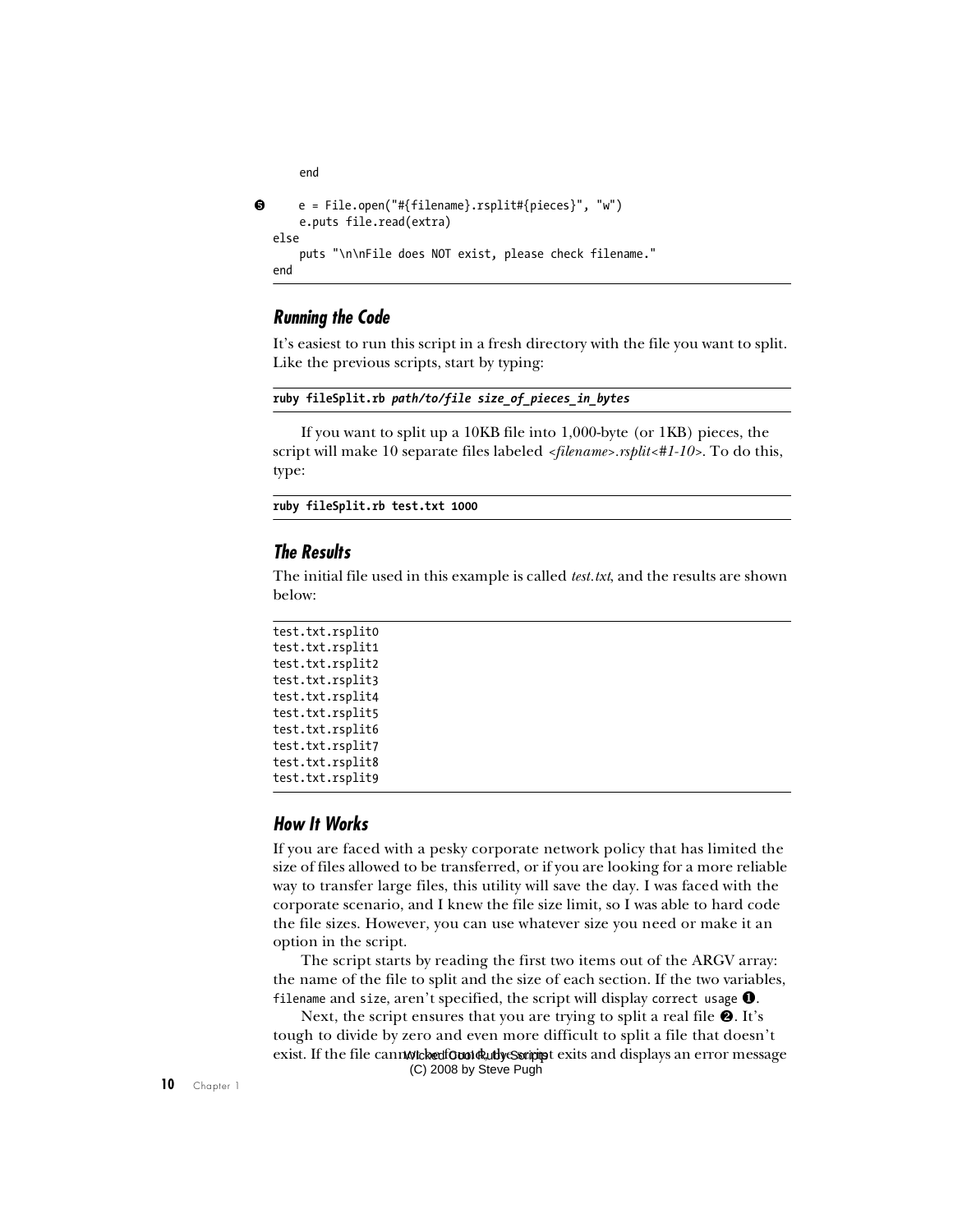letting the user know something is wrong with the filename. Hopefully, the file is found, and the script begins to set up for the splits.

As you know, files can be any size, and rarely are they perfectly divisible by whatever number of bytes you chose. In order to deal with dynamic file sizes, the script uses divmod—divmod will divide two numbers, passing back an array containing the quotient and modulus. In this script, pieces is the quotient and the extra is the modulus  $\mathbf{\Theta}$ .

To maintain the file's integrity, the split pieces are created by reading in one byte at a time and writing binary to the output. This section is where the magic happens  $\bullet$ . The whole pieces are written first, and then the extra piece  $\bullet$ .

### *Hacking the Script*

If you want to extend the code, a perfect addition would be to add a compression routine before the file is split. I'll talk more about compression later. Another spin on this script, giving it more flexibility, is to add an option for splitting the file into a specific number of pieces, regardless of the size. You could also modify this script to create file pieces sized to the media format of your choice, whether it's 700MB CDs or 2.88MB floppies.

# **#5 File Joining**

**fileJoin.rb** This script was also written for my friend, knowing he would be pretty upset if he didn't have a way to reconstruct his files. This is a companion script for the file-splitting one, and both scripts can be put together in a wrapper if you prefer. (A *wrapper* is code that brings both scripts together in one utility.) I separated them here for instructional purposes. This file-joining script will only work for files that were previously split (see "#4 File Splitting" on page 9); however, you can adjust it to suit your needs.

### *The Code*

```
O if ARGV.size != 1
       puts "Usage: ruby fileJoin.rb <filename.ext>"
       puts "Example: ruby fileJoin.rb myfile.txt"
       exit
  end
  file = ARGV[0]piece = 0
  orig_file = "New.#{file}"
 if File.exists?("#{file}.rsplit#{piece}")
\bullet ofile = File.open(orig file, "w")
 while File.exists?("#{file}.rsplit#{piece}") 
           puts "Reading File: #{file}.rsplit#{piece}"
 ofile << File.open("#{file}.rsplit#{piece}","r").read.chomp
           piece+=1
       end
       ofile.close Wicked Cool Ruby Scripts
                       (C) 2008 by Steve Pugh
```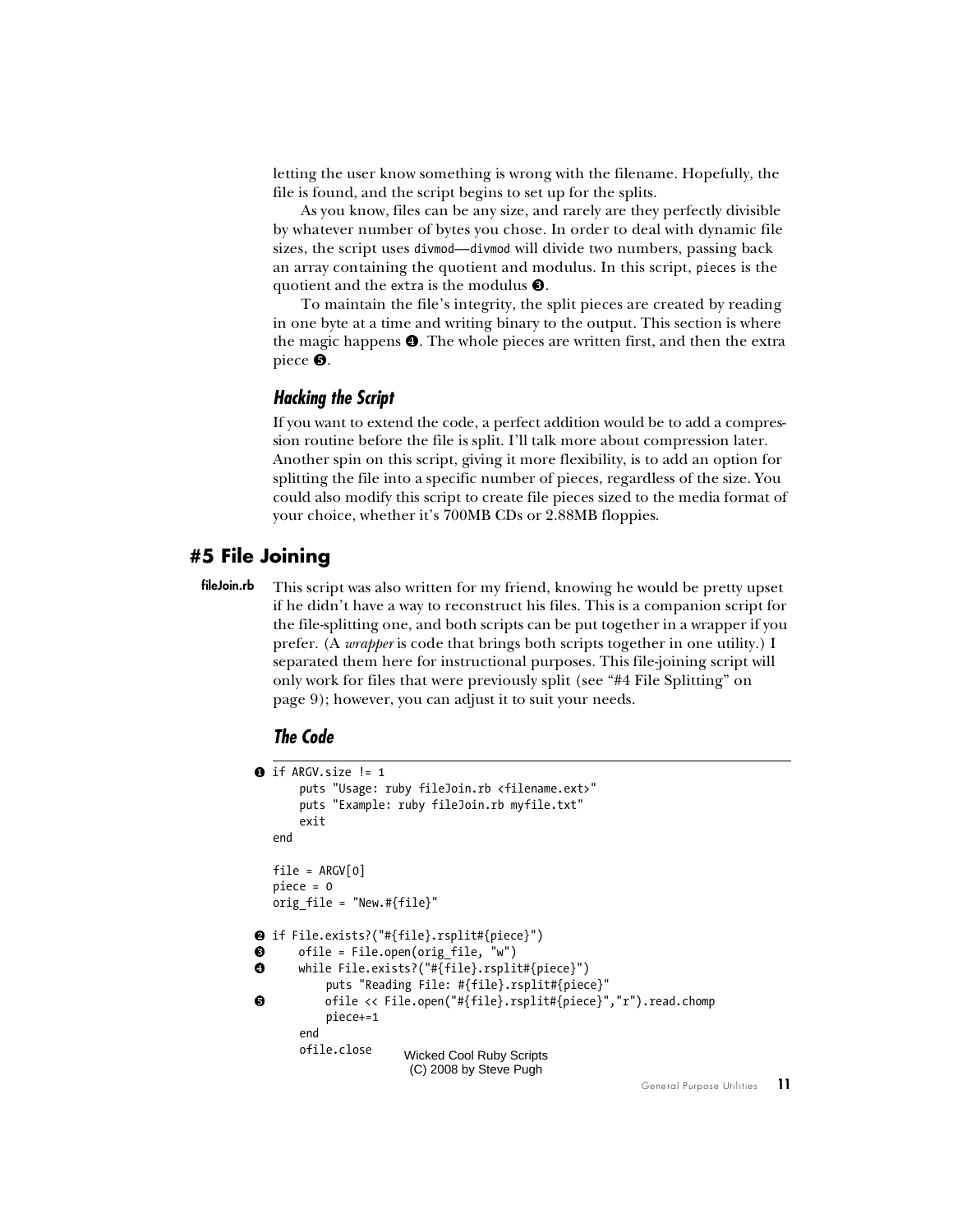```
 puts "\nSUCCESS! File reconstructed."
else 
     puts "\n\nCould not find #{file}.rsplit#{piece}."
end
```
The script does not support a change in directory, so make sure it is located in the same directory as the files you want to join. To run the script, type:

```
ruby fileJoin.rb filename.ext
```
### *The Results*

Using the files output by the file-splitting script, the input should be the name of the file to be reassembled as shown below:

```
Reading File: test.txt.rsplit0
Reading File: test.txt.rsplit1
Reading File: test.txt.rsplit2
Reading File: test.txt.rsplit3
Reading File: test.txt.rsplit4
Reading File: test.txt.rsplit5
Reading File: test.txt.rsplit6
Reading File: test.txt.rsplit7
Reading File: test.txt.rsplit8
Reading File: test.txt.rsplit9
SUCCESS! File Reconstructed.
```
After the script has run, the assembled file will be called *New.test.txt*.

The new file that was joined will be found in the same directory as the script. Each *.rsplit* piece will still exist, in case there were any errors reconstructing the file. Once you locate the file and open it, the contents should be exactly as they were before you split the file. You can compare the old and new MD5 hashes to see for yourself (see "#1 Check for Changed Files" on page 1).

### *How It Works*

The script starts by getting the original filename of the file that was split. If a name was not provided as a command-line argument, the script will complain, and you'll have to try again  $\bullet$ . If a filename is provided, then the script checks to see if there are any pieces that correspond to that filename  $\mathbf{\Theta}$ . If not, it will again complain, saying the file couldn't be found.

After the first piece is located, the script creates the output file  $\bullet$ . Next, a while loop is used to ensure that only the next consecutive piece is appended to the main body  $\bullet$ . As long as there is a "next piece," the script will continue appending to the output file. Since the data of each split piece has a newline at the end, we use the chomp method to ensure only raw data is being streamed  $\bullet$ . Wicked Cool Ruby Scripts

(C) 2008 by Steve Pugh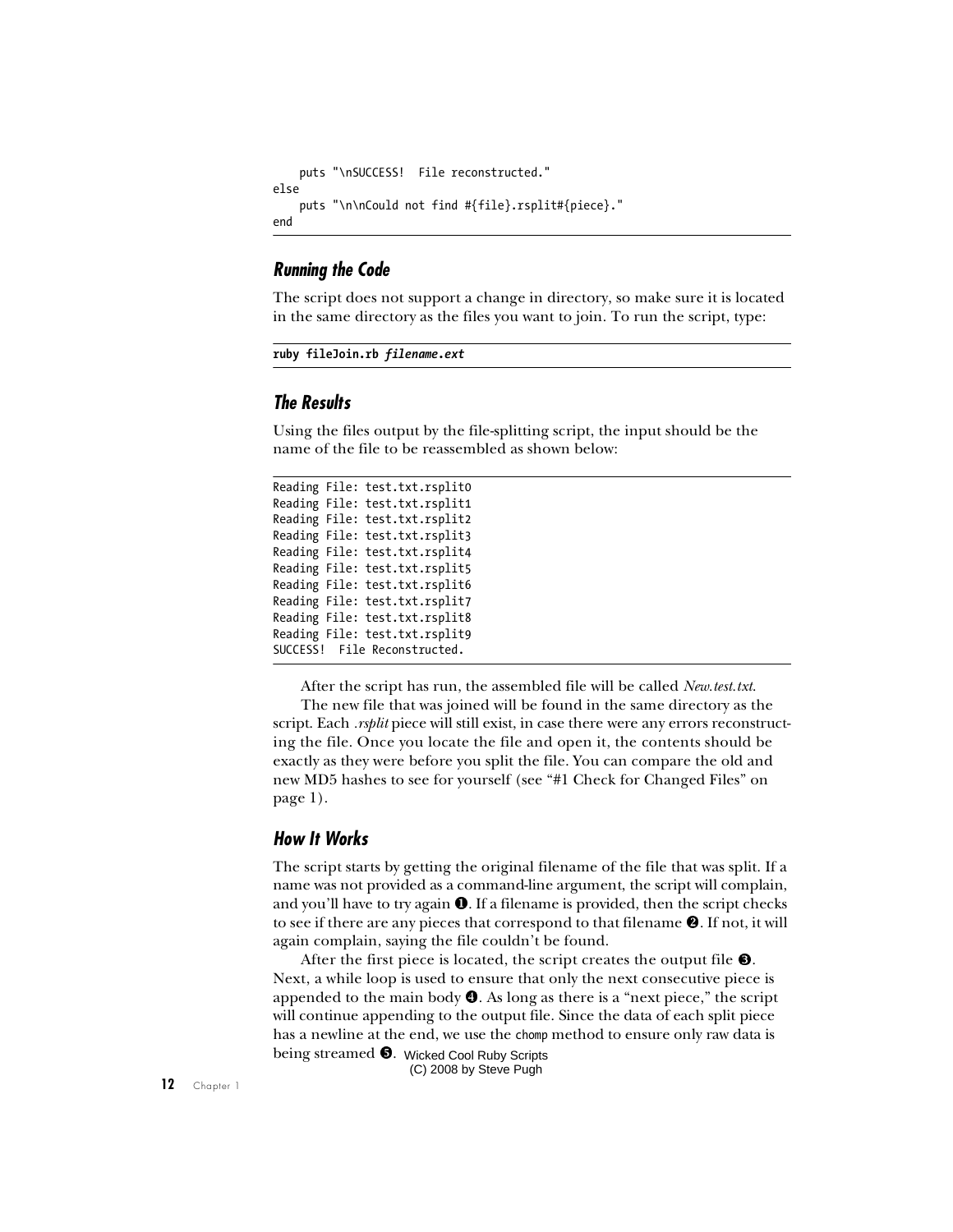The output file is closed after all the pieces have been appended to it. A nice success message is displayed and the script exits. Now you can check the new file to verify that it is perfectly restored.

### *Hacking the Script*

If you trust the script, you can tweak it to clean up after itself, erasing all of the .*rsplit* pieces. You could also compute the MD5 hash of the file before and after the split to verify its authenticity.

## **#6 Windows Process Viewer**

```
listWin
Processes.rb
```
The process viewer in Windows Task Manager can be extremely frustrating, due to a lack of information. If you have ever used the ps command on a Unixlike system, you know how much more information is available besides the process name, CPU/memory usage, and process owner. Some applications make nice, detailed entries in the process viewer, and those tasks are easy to identify, but other applications have some ambiguous name that doesn't do you any favors. Having an alternative way to view the processes is handy because you can customize the script to show exactly what is important to you. This script demonstrates how to retrieve every available process property.

# *The Code*

require 'win32ole'

```
\bullet ps = WIN32OLE.connect("winmgmts:\\\\.")
 ps.InstancesOf("win32_process").each do |p|
 puts "Process: #{p.name}"
       puts "\tID: #{p.processid}" 
       puts "\tPATH:#{p.executablepath}"
       puts "\tTHREADS: #{p.threadcount}"
       puts "\tPRIORITY: #{p.priority}"
      puts "\tCMD ARGS: #{p.commandline}"
     end
```
### *Running the Code*

The script is written so that it runs autonomously and displays information about each process. Add and remove properties in the script as needed.

### *The Results*

```
Process: winlogon.exe
     ID: 1296
     PATH:C:\WINDOWS\system32\winlogon.exe
     THREADS: 22
     PRIORITY: 13
     CMD_ARGS: winlogon.exe
                     Wicked Cool Ruby Scripts
                     (C) 2008 by Steve Pugh
```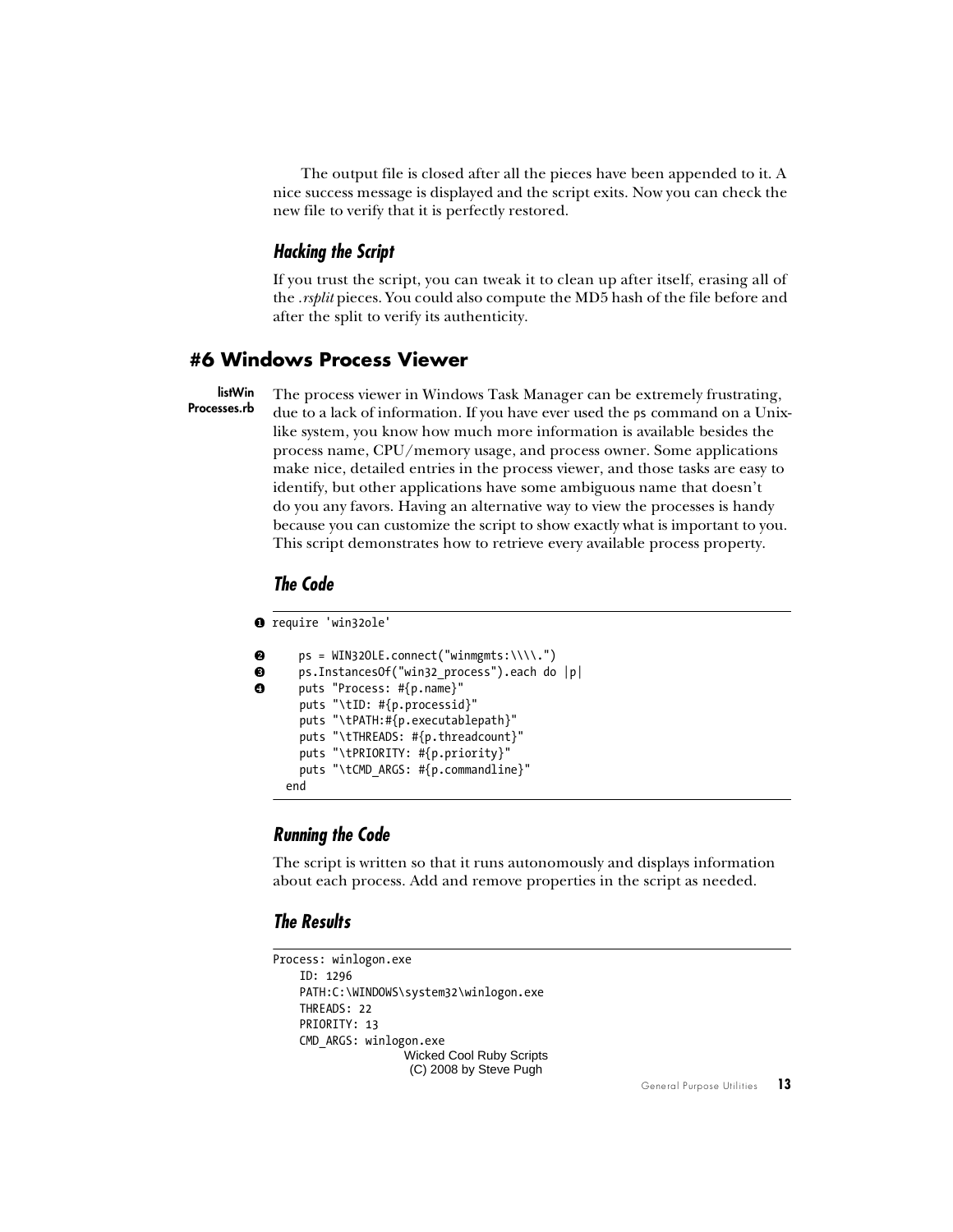Process: services.exe ID: 1348 PATH:C:\WINDOWS\system32\services.exe THREADS: 15 PRIORITY: 9 CMD\_ARGS: C:\WINDOWS\system32\services.exe Process: explorer.exe ID: 1240 PATH:C:\WINDOWS\Explorer.EXE THREADS: 14 PRIORITY: 8 CMD\_ARGS: C:\WINDOWS\Explorer.EXE Process: svchost.exe ID: 3836 PATH:C:\WINDOWS\System32\svchost.exe THREADS: 8 PRIORITY: 8 CMD\_ARGS: C:\WINDOWS\System32\svchost.exe -k HTTPFilter Process: firefox.exe ID: 2140 PATH:C:\Program Files\Mozilla Firefox\firefox.exe THREADS: 7 PRIORITY: 8 CMD\_ARGS: "C:\Program Files\Mozilla Firefox\firefox.exe" Process: cmd.exe ID: 1528 PATH:C:\WINDOWS\system32\cmd.exe THREADS: 1 PRIORITY: 8 CMD\_ARGS: "C:\WINDOWS\system32\cmd.exe" Process: ruby.exe ID: 244 PATH:c:\ruby\bin\ruby.exe THREADS: 4 PRIORITY: 8 CMD\_ARGS: ruby ListWinProcesses.rb

### *How It Works*

For most interactions with the Windows Operating System, I use the win32ole library  $\mathbf 0$ . This library is very useful, and I'll demonstrate more automation with it in later chapters. The first part of the script is the initialization of *winmgmts*, which lets the script interact with the Windows internal methods  $\bullet$ . *Winmgmts* is the *Windows Management Interface (WMI)*. WMI has a lot of useful tools that you can explore further if you're interested in scripting for Windows. I called my instance of WMI ps because it reminds me of the ps method in Unix-style systems.

Next, the script iterates all instances of win32\_process. This is where all of the processes are found and information can be extracted  $\bullet$ . The properties I used for the script are process name, id, path, threads running,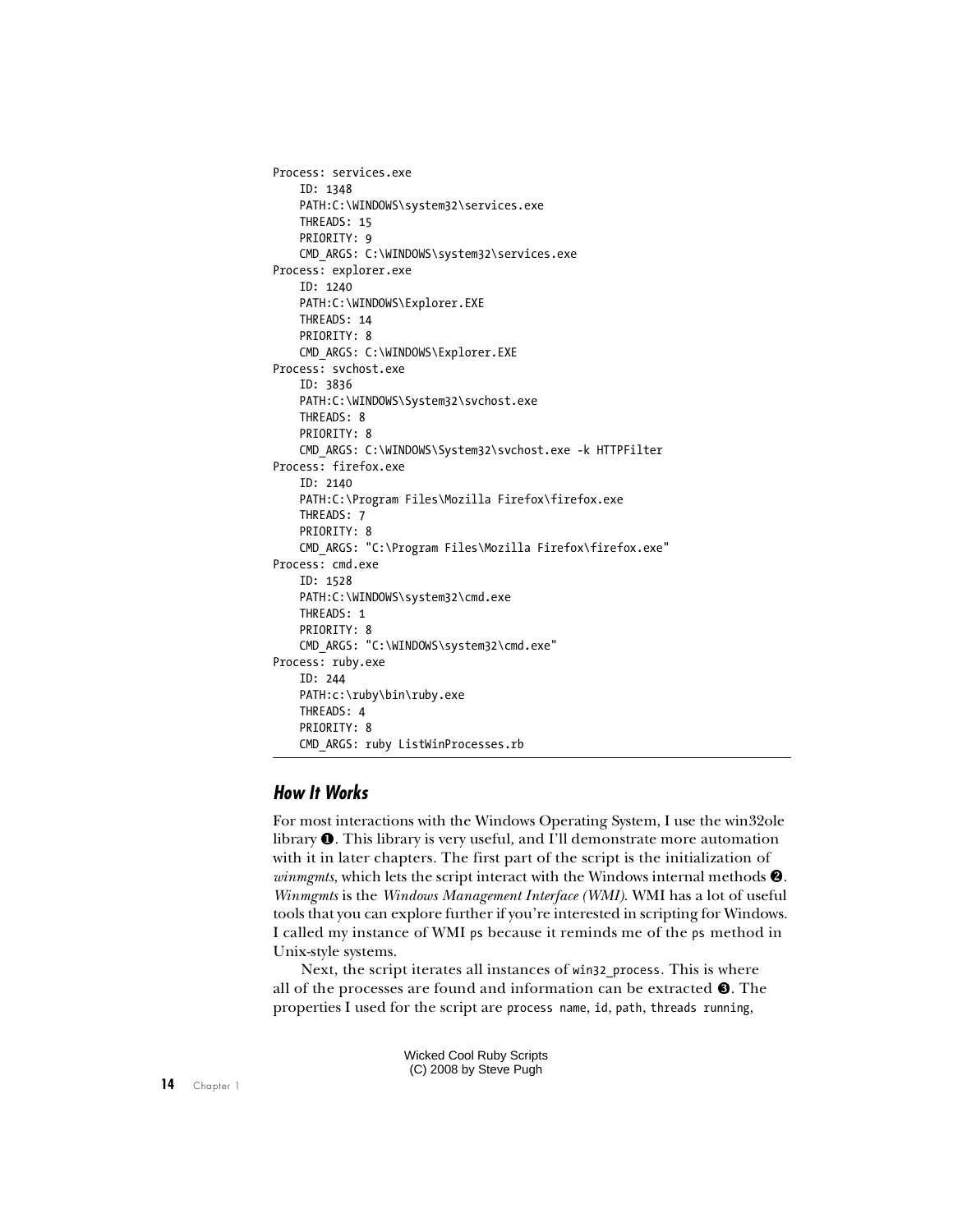priority, and command line arguments. I find knowing command-line arguments useful in case I want to invoke the program from some other script or from the command line  $\mathbf{\Theta}$ .

# *Hacking the Script*

If you want to view everything about each process, you can include the properties listed below from the WMI properties class. There are a lot of possible configurations to suit your needs.

| <b>WMI Process Class Properties</b> |                            |                          |  |  |  |
|-------------------------------------|----------------------------|--------------------------|--|--|--|
| Caption                             | OSCreationClassName        | QuotaPeakPagedPoolUsage  |  |  |  |
| Commandline                         | <b>OSName</b>              | ReadOperationCount       |  |  |  |
| CreationClassName                   | OtherOperationCount        | <b>ReadTransferCount</b> |  |  |  |
| CreationDate                        | OtherTransferCount         | SessionId                |  |  |  |
| CSCreationClassName                 | PageFaults                 | Status                   |  |  |  |
| CSName                              | PageFileUsage              | TerminationDate          |  |  |  |
| Description                         | ParentProcessId            | ThreadCount              |  |  |  |
| ExecutablePath                      | PeakPageFileUsage          | UserModeTime             |  |  |  |
| ExecutionState                      | PeakVirtualSize            | VirtualSize              |  |  |  |
| Handle                              | PeakWorkingSetSize         | WindowsVersion           |  |  |  |
| HandleCount                         | Priority                   | WorkingSetSize           |  |  |  |
| InstallDate                         | PrivatePageCount           | WriteOperationCount      |  |  |  |
| KernelModeTime                      | ProcessId                  | WriteTransferCount       |  |  |  |
| MaximumWorkingSetSize               | QuotaNonPagedPoolUsage     | WorkingSetSize           |  |  |  |
| MinimumWorkingSetSize               | QuotaPagedPoolUsage        |                          |  |  |  |
| Name                                | QuotaPeakNonPagedPoolUsage |                          |  |  |  |

While the list above contains all the properties for the WMI process class, there are several other operating system classes—each with its own properties. To use the same script with a different operating system class, replace the win32\_process at  $\bigcirc$  with another WMI class. For example, registry would be win32 registry.

# **#7 File Compressor**

**compress.rb** Being able to effectively compress a file is a serious asset when you start talking about data storage. The more efficient the compression, the more information can be stored in the same amount of space. There are two popular Ruby compression libraries in use today. The first is ruby-zlib, and the second is rubyzip. Both have their advantages and disadvantages, and I'll leave it to you to choose a compression algorithm that fits your purpose. I will be using rubyzip in the following script.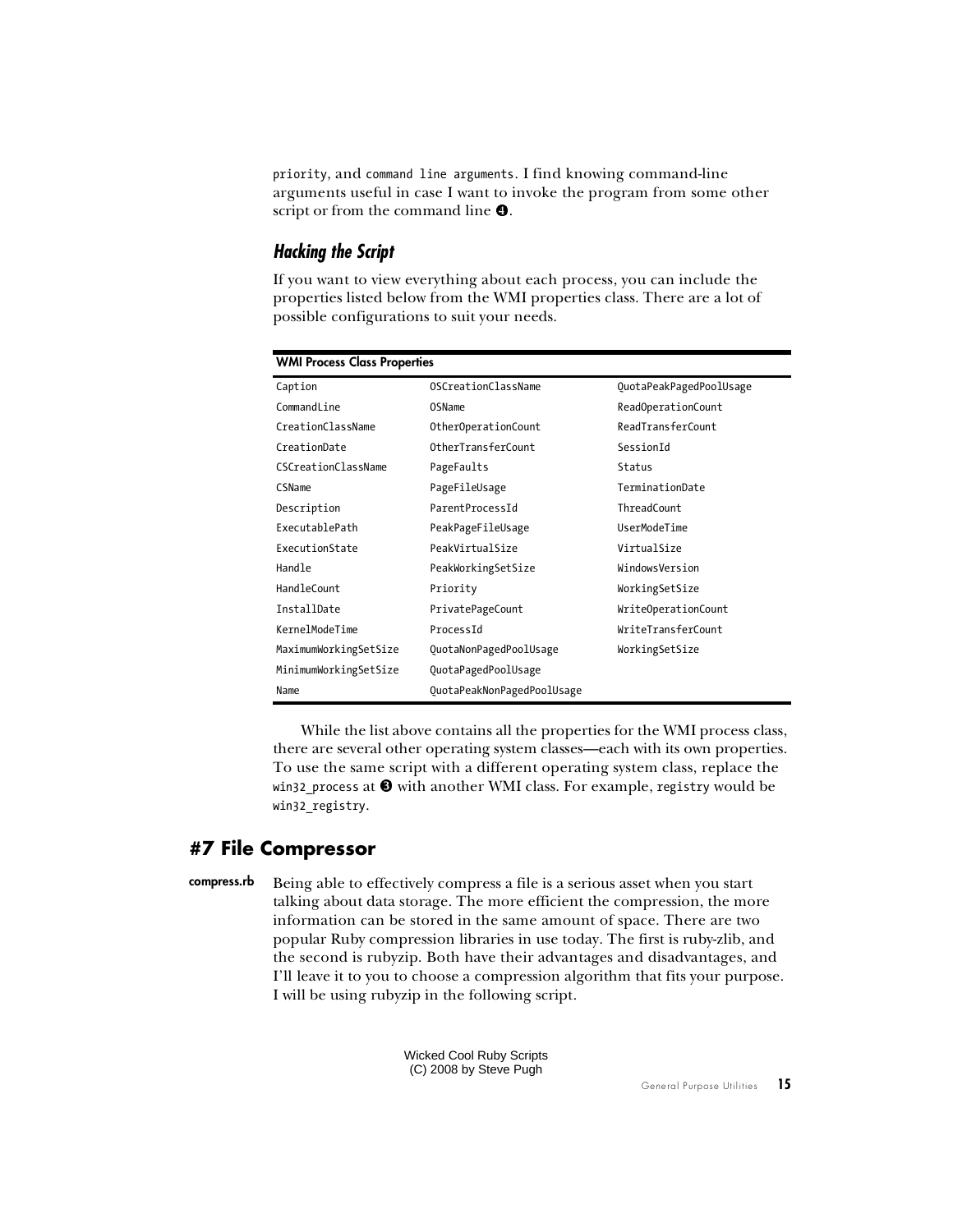```
The Code
```

```
require 'zip/zip'
O unless ARGV[0]
       puts "Usage: ruby compress.rb <filename.ext>"
       puts "Example: ruby compress.rb myfile.exe"
       exit
  end
  file = ARGV[0].chomp
@ if File.exists?(file)
       print "Enter zip filename:"
       zip = "#{gets.chomp}.zip" 
\bulletZip::ZipFile.open(zip, true) do |zipfile|
O begin
               puts "#{file} is being added to the archive."
 zipfile.add(file,file)
 rescue Exception => e
                puts "Error adding to zipfile: \n #{e}"
           end
       end
  else
       puts "\nFile could not be found."
  end
```
This script allows users to compress different file types, either to save space or for easy archiving. Call the script with the following command:

**ruby compress.rb** */path/to/file*

# *The Results*

The script will create a compressed archive of the file specified on the command line using the name the user provides at the prompt. For this example, I compressed *chapter1.odt* into *nostarch.zip*. Before compression, *chapter1.odt* was 29.1KB, and after the compression, it was 26.3KB. The file will be stored in the same directory as the script is executed.

### *How It Works*

When the script is run, the first error handling check is made to ensure the user has provided a file to compress  $\bullet$ . If a filename has been provided, the file is checked for availability. As always, there is no sense in continuing if the object we want to manipulate is not available. If the file doesn't exist, the script alerts the user and promptly exits  $\bullet$ . If the file does exist and has been validated, the user is asked to name the Zip file. After the user types the filename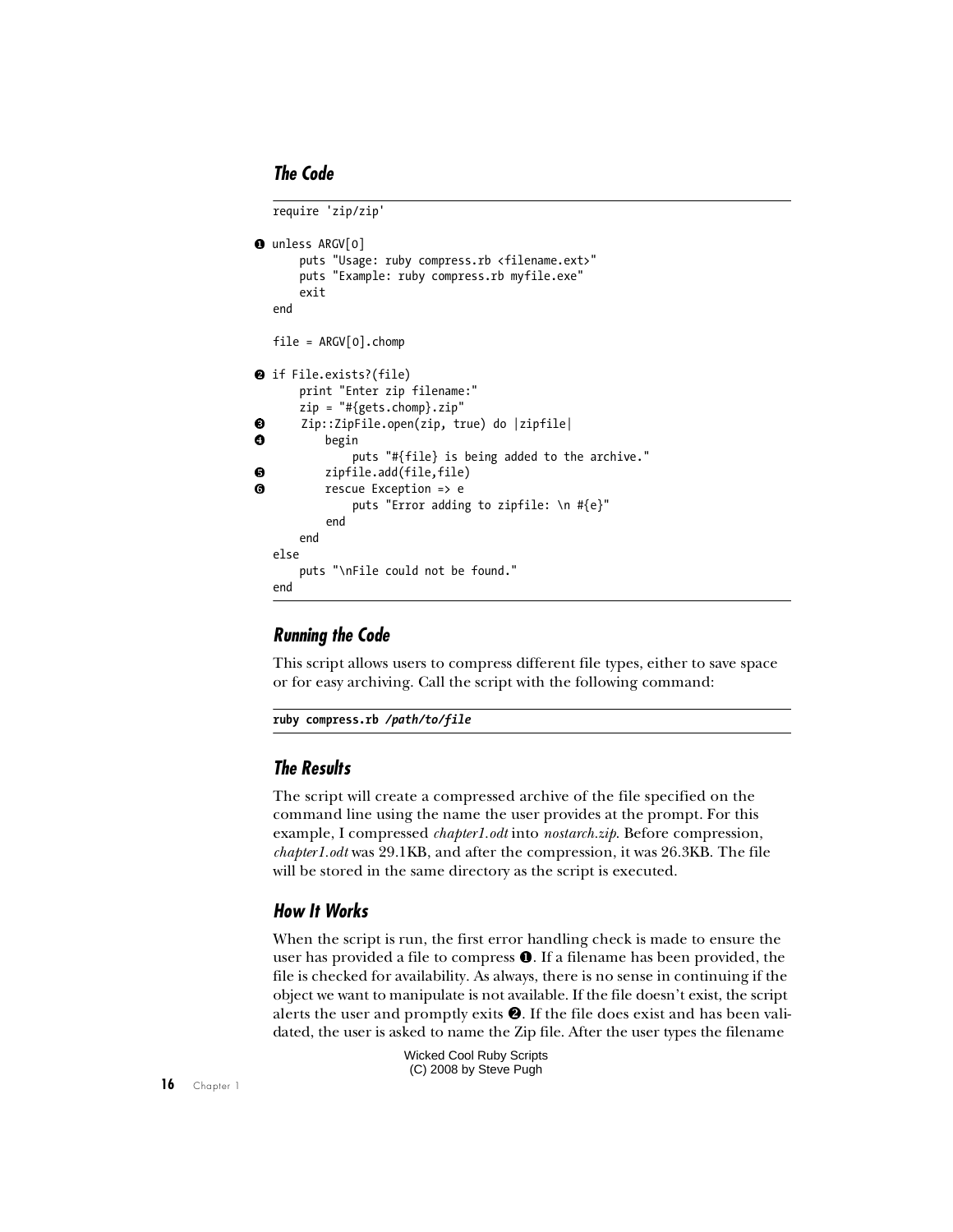and presses ENTER, the script continues. That press of the ENTER key is added to the character stream and, in turn, sent to the script as user input. You'll note that chomp is used to remove the \n (*newline character*) that is added when the user strikes ENTER.

The code used to compress the file is straightforward. As seen above on line  $\Theta$ , the section will open an existing Zip file if it is available and the second parameter is set to true. A new Zip file will be created if the file doesn't already exist. These options are similar to the open method in the File library.

Sometimes errors happen. The most vulnerable spot in this script is during the compression while adding files to the Zip file. The begin/rescue block at  $\bullet$  is used to handle unforeseen errors and provide information to the user about any issues. If an error does occur, the rescue block will be executed and the script will exit, displaying the error message  $\mathbf{0}$ .

Each file that is being added to the Zip file is saved using the add method  $\bullet$ . You can create directories in the Zip file from this section or write entirely new files on the fly. Basically, the Zip filesystem can be treated like any normal directory on your computer. The syntax is a little different, but the results are the same.

The rubyzip library is wonderful because you can open the Zip file and manipulate the contents without having to decompress the entire archive. Also, instead of grouping files and then compressing them, as tar and gz do, rubyzip will do all of this with just one command.

# **#8 File Decompression**

**decompress.rb** This script shows you the basics of decompressing a file. The rubyzip library does all of the work for you. On a standard Unix-like system, you would have to manually unzip the file, carry out your task, and then re-compress the file. With rubyzip, you can work with files in an archive using one seamless library. This script completely decompresses an archive into the user-specified directory.

# *The Code*

```
require 'zip/zip'
   require 'fileutils'
   unless ARGV[0]
        puts "Usage: ruby decompress.rb <zipfilename.zip>"
        puts "Example: ruby decompress.rb myfile.zip"
        exit
   end
   archive = ARGV[0].chomp
O if File.exists?(archive)
       print "Enter path to save files to (\'.\' for same directory): "
\boldsymbol{\Omega} extract_dir = gets.chomp
                        Wicked Cool Ruby Scripts
                         (C) 2008 by Steve Pugh
```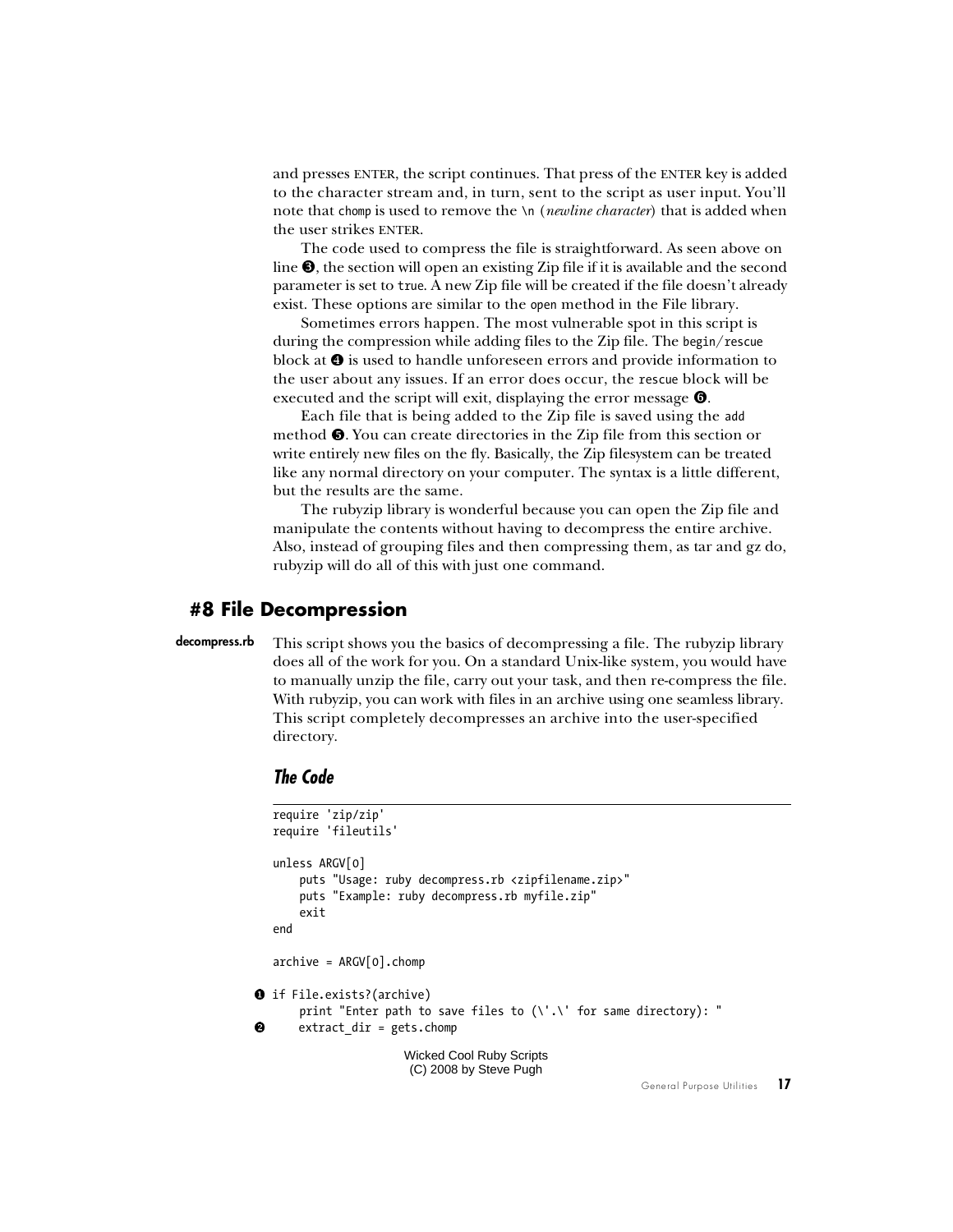```
8 begin
 Zip::ZipFile::open(archive) do |zipfile|
               zipfile.each do |f|
 path = File.join(extract_dir, f.name)
                 FileUtils.mkdir p(File.dirname(path))
                  zipfile.extract(f, path) 
               end
           end
O rescue Exception => e
           puts e
       end
  else
       puts "An error occurred during decompression: \n #{e}"
  end
```
The decompression script is invoked like the compression script, with the file to decompress as the command-line argument.

**ruby decompress.rb** */path/to/compressed/file*

### *The Results*

All files that were originally put into the Zip file will be decompressed in the same structure they had before compression. For this example, I decompressed *nostarch.zip* into *chapter1.odt*. The compressed Zip file *chapter1.odt* was 26.3KB, and after decompression, the file went back to the original 29.1KB.

### *How It Works*

Similar to the compression script, this script expects the zipped file to be provided as a command-line argument. If the archive file cannot be located, the script will present the user with an error message  $\bullet$ . The major difference between the scripts is that, instead of asking for the name of the Zip file to be created, the decompression script requests the target path where the unzipped files should go  $\bullet$ .

The next step is the start of a begin/rescue block  $\Theta$ . As with the compression script, the decompression is a vulnerable section of code. The first part of decompression is to open the zipped file  $\bullet$ . After that, each file is decompressed. The decompression routine recreates the directory structure as it was before compression  $\bullet$ . So, if there were two subfolders before compression, there will also be two folders after this script has completed. As long as no errors are encountered, the script will output each file into the directory specified by the user. The last part of the script is the rescue block, which will catch and report any errors that occur during decompression  $\bm{\Theta}$ .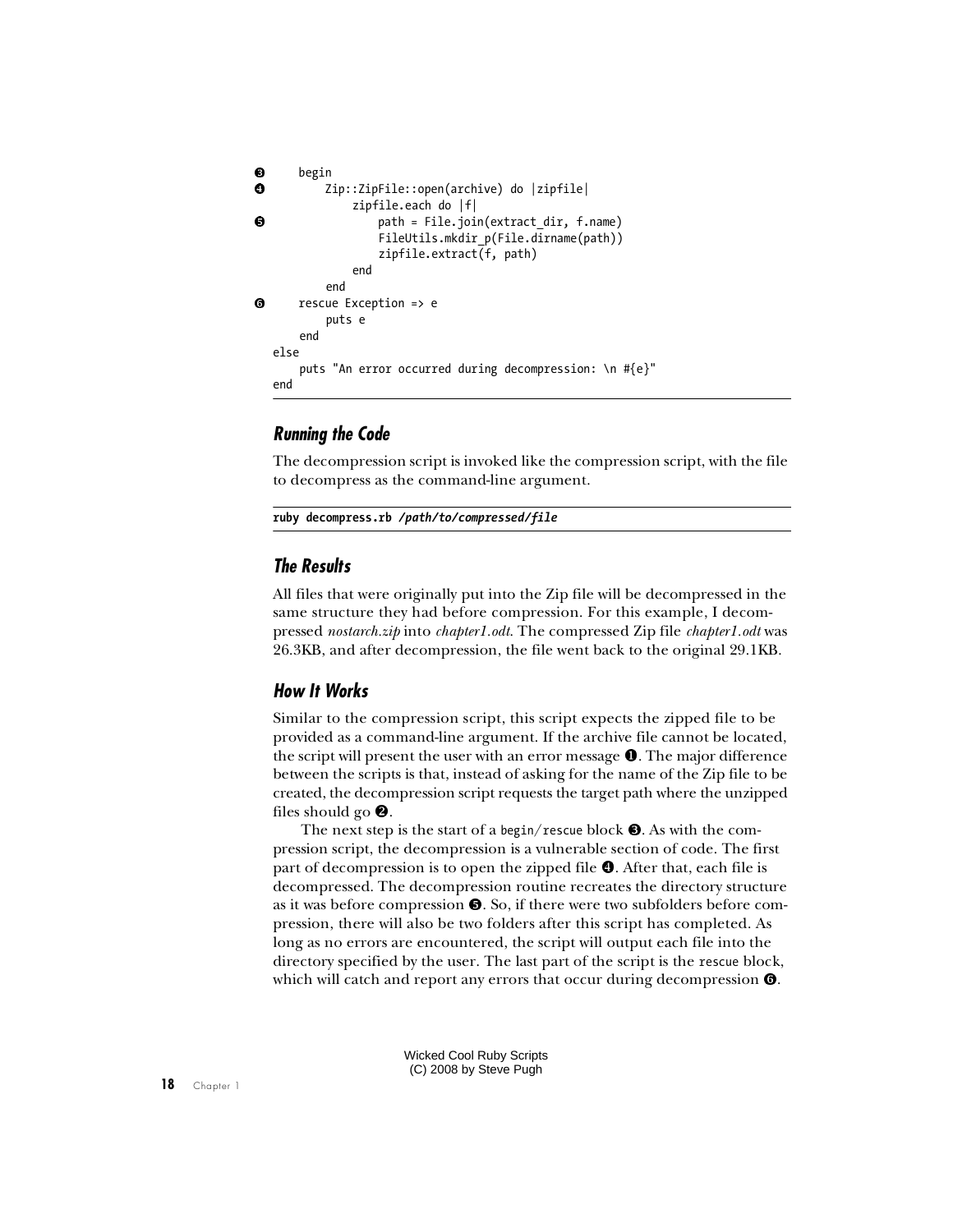# **#9 Mortgage Calculator**

**mortgageCalc.rb** I recently began house shopping. Being a first-time home buyer, the task seemed daunting, especially when I considered the financing options. So, I decided to write a script to help me get a handle on mortgage rates—at least this way, I could estimate my monthly payments. Even though Ruby didn't solve all of the issues related to buying a home, this script helped me get a handle on my financing options.

# *The Code*

```
print "Enter Loan amount: "
  loan = gets.chomp.to i
  print "Enter length of time in months: "
  time = gets.chomp.to_i
  print "Enter interest rate: "
  rate = gets.chomp.to_f/100
\bullet i = (1+rate/12)**(12/12)-12 annuity = (1-(1/(1+i)) **time)/i
\bullet payment = loan/annuity
 puts "\n$%.2f per month" % [payment]
```
# *Running the Code*

This script is interactive and therefore runs without any parameters. It walks the user through each piece of information needed to come up with the correct monthly payment. No command-line arguments are needed.

# *The Results*

```
Enter Loan amount: 250000
Enter length of time in months: 360
Enter interest rate: 6.5
```
\$1580.17 per month

# *How It Works*

Mortgage calculations always seemed a bit cryptic to me, and I thought I needed a wall of degrees to understand the formulas. Thankfully, calculating a mortgage payment isn't like solving differential equations! It's quite a bit easier, once you understand the basic formulas. The calculations of a mortgage payment are broken down into two main formulas (that can be combined